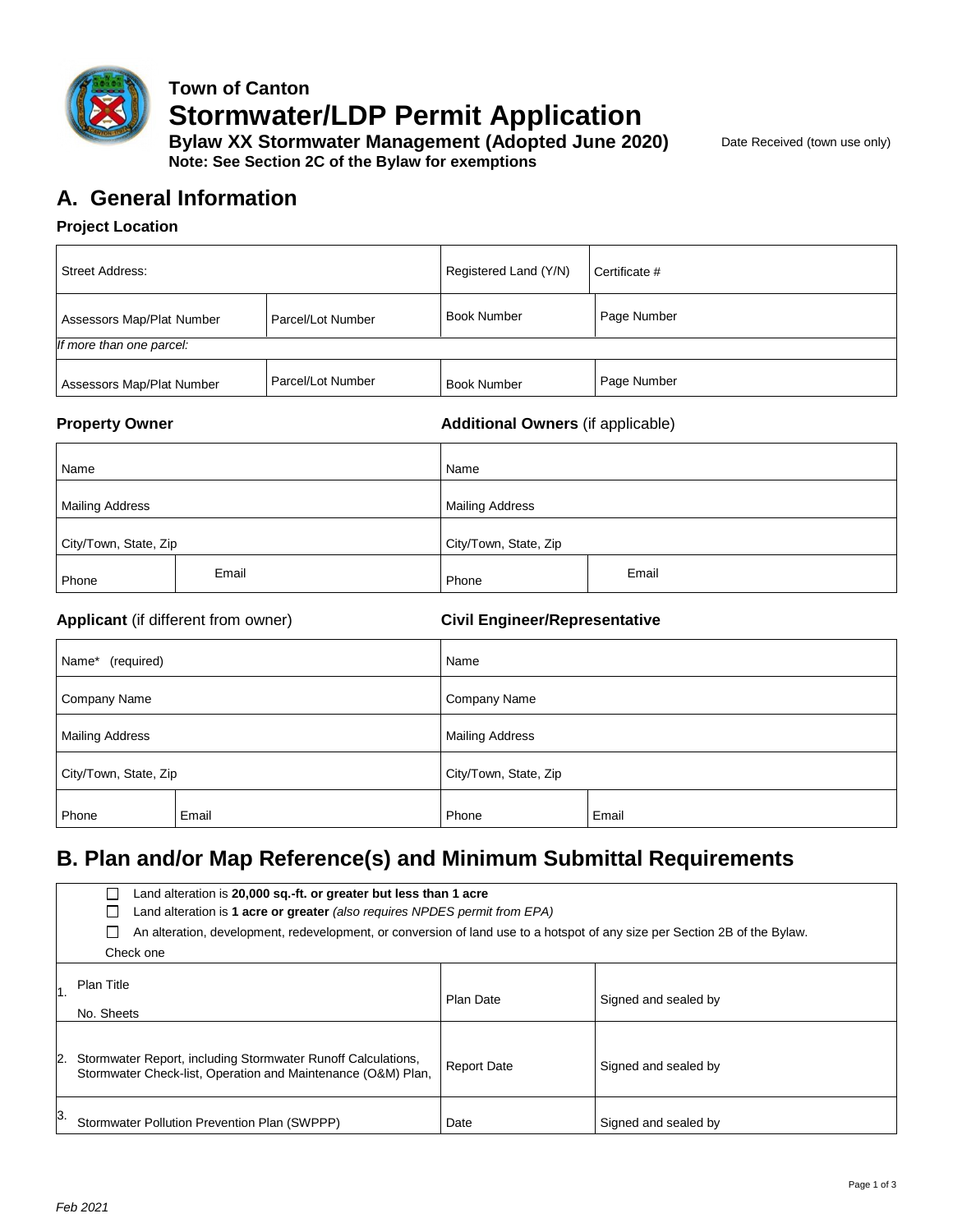## **C. Canton Bylaw Stormwater Management Standards**

**For stormwater management design of the post development site subject to the Conservation Commission Stormwater Management Rules and Regulations.**

| For all projects causing 20,000 square feet or greater of land disturbance or development of a hotspot of any size per Section 2B of the |  |  |  |
|------------------------------------------------------------------------------------------------------------------------------------------|--|--|--|
| Bylaw:                                                                                                                                   |  |  |  |

The first inch of runoff from all new impervious areas shall be treated or infiltrated **AND**

□ The first .08 inches of runoff from all redevelopment impervious areas shall be treated or infiltrated **AND** 

Runoff from driveways associated with single-family dwellings shall be directed to adjacent pervious surfaces **AND**

All analyses were performed using the most recent rainfall distribution recommended by the Northeast Regional Climate Center **AND**

 $\Box$  Soil erosion and sediment control practices shall be constructed in accordance with the "Massachusetts Erosion and Sediment Control Guidelines for Urban and Suburban Areas", prepared by the Massachusetts Department of Environmental Protection, Bureau of Resource Protection, dated May 2003 and are shown on the proposed site plan.

### **D. MA Stormwater Management Standards**

For **stormwater management design of the post development site subject to Bylaw XX Stormwater Management (Adopted June 2020) or the Massachusetts Wetlands Protection Act (MGL c. 131, § 40) and the Stormwater Handbook** <https://www.mass.gov/regulations/310-CMR-1000-wetlands-protection-act-regulations> <https://www.mass.gov/guides/massachusetts-stormwater-handbook-and-stormwater-standards#-stormwater-handbook-volume-1->

□ **NEW DEVELOPMENT** drainage calculations and design of the post development site provide for:

Compliance with:  $\Box$  Standard 1  $\Box$  Standard 2  $\Box$  Standard 3  $\Box$  Standard 4  $\Box$  Standard 8  $\Box$  Standard 9  $\Box$  Standard 10 Compliance if applicable with:  $\Box$  Standard 5  $\Box$  Standard 6

□ REDEVELOPMENT drainage calculations and design of the post development site provide for:

 $\Box$  The project improves existing conditions and there is no increase in impervious materials coverage. Compliance to the maximum extent practicable with:  $\Box$  Standard 1 (existing discharges)  $\Box$  Standard 2  $\Box$  Standard 3 Compliance with the pretreatment and structural best management practice requirements of:  $\Box$  Standard 4  $\Box$  Standard 5  $\Box$ Standard 6

Compliance with:  $\Box$  Standard 7  $\Box$  Standard 8  $\Box$  Standard 9  $\Box$  Standard 10

## **E. MS4 Stormwater Management Standards**

For projects discharging to the MS4 system

**<https://www.epa.gov/npdes-permits/massachusetts-small-ms4-general-permit#cmams4gp>**

**(Note: projects with proposed direct connections to the Town's MS4 system require a separate drainage connection permit from the DPW)**

□ **NEW DEVELOPMENT** drainage calculations and design of the post development site provide for:

 $\square$  Use of low impact development unless infeasible  $\triangle NDE$  design consistent with or more stringent than the Stormwater Handbook  $\triangle NDE$ 

Retaining of the first inch of runoff from post development impervious areas onsite **OR**

□ Removal of 90% of the average annual load of total suspended solids (TSS) **AND** removal of 60% of the average annual load of total phosphorus in runoff from impervious surfaces for the post development site

 $□$  **REDEVELOPMENT** drainage calculations and design of the post development site provide for:

comply with Stormwater Standards 1, 2, 3, 5, 6 and 9 of the Handbook to the maximum extent practicable **AND**

The first 0.8 inch of runoff from impervious areas shall be retained onsite **OR**

□ The treatment shall be designed such that 80% of the average annual load of total suspended solids (TSS) **AND** 50% of the average annual load of total phosphorus generated from the impervious area on the site is removed prior to discharge.

□ Offsite mitigation within the same USGS HUC10 may be allowed (Refer to MassGIS datalayer).